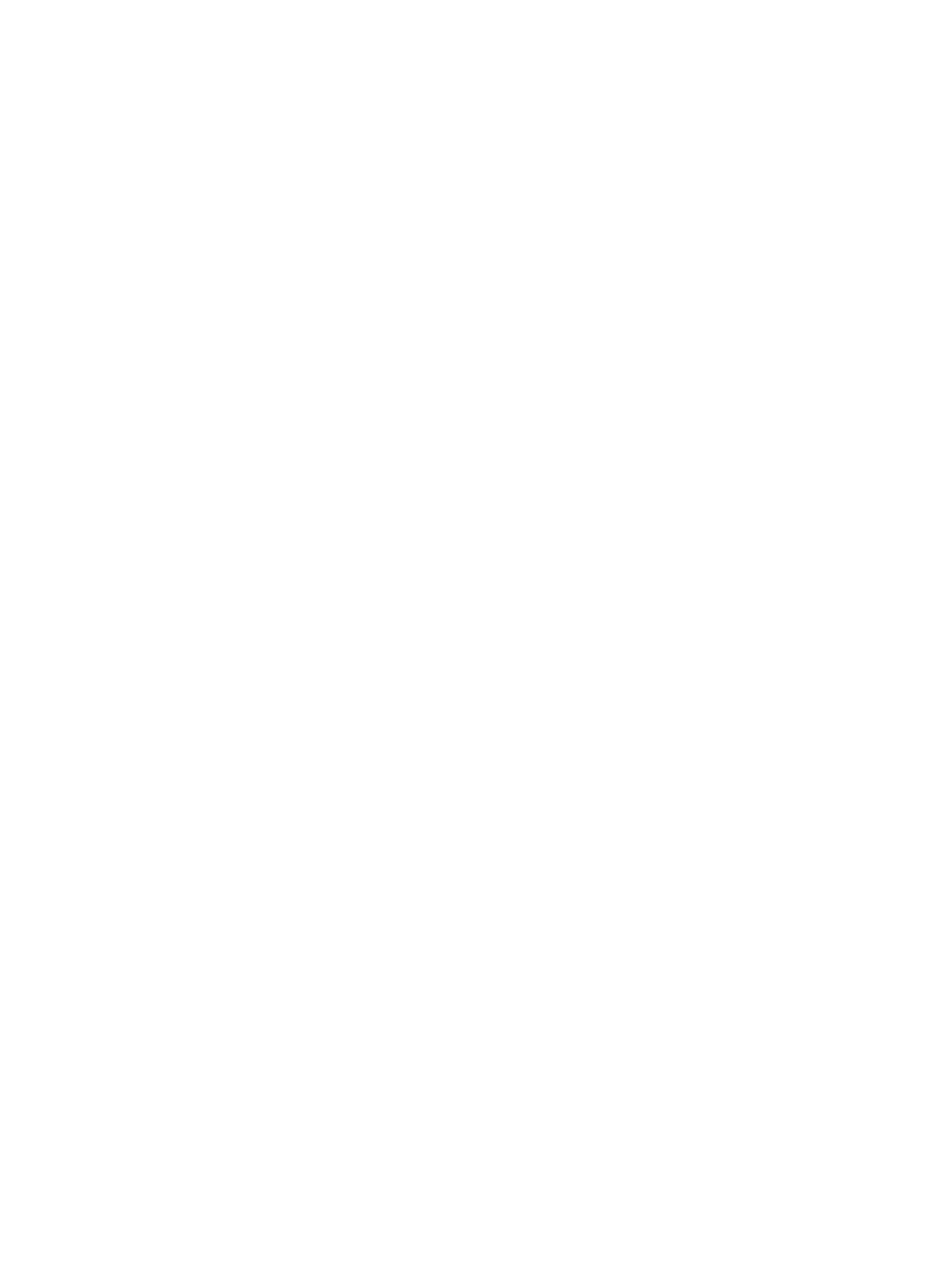## **Performance Notes**

#### Flute



Flutter-tongue with glissando (target note)



Alternating flutter-tongue and normal

### Percussion



Bottom to top: Low tom (superball and mallet), hi tom (superball and mallet), bongo (mallet), cymbal (bowed), triangle (beater)



Vibraphone, normal or bowed

#### Strings



Left hand dampens strings





Harmonic double stop glissando; up to bridge or down to target notes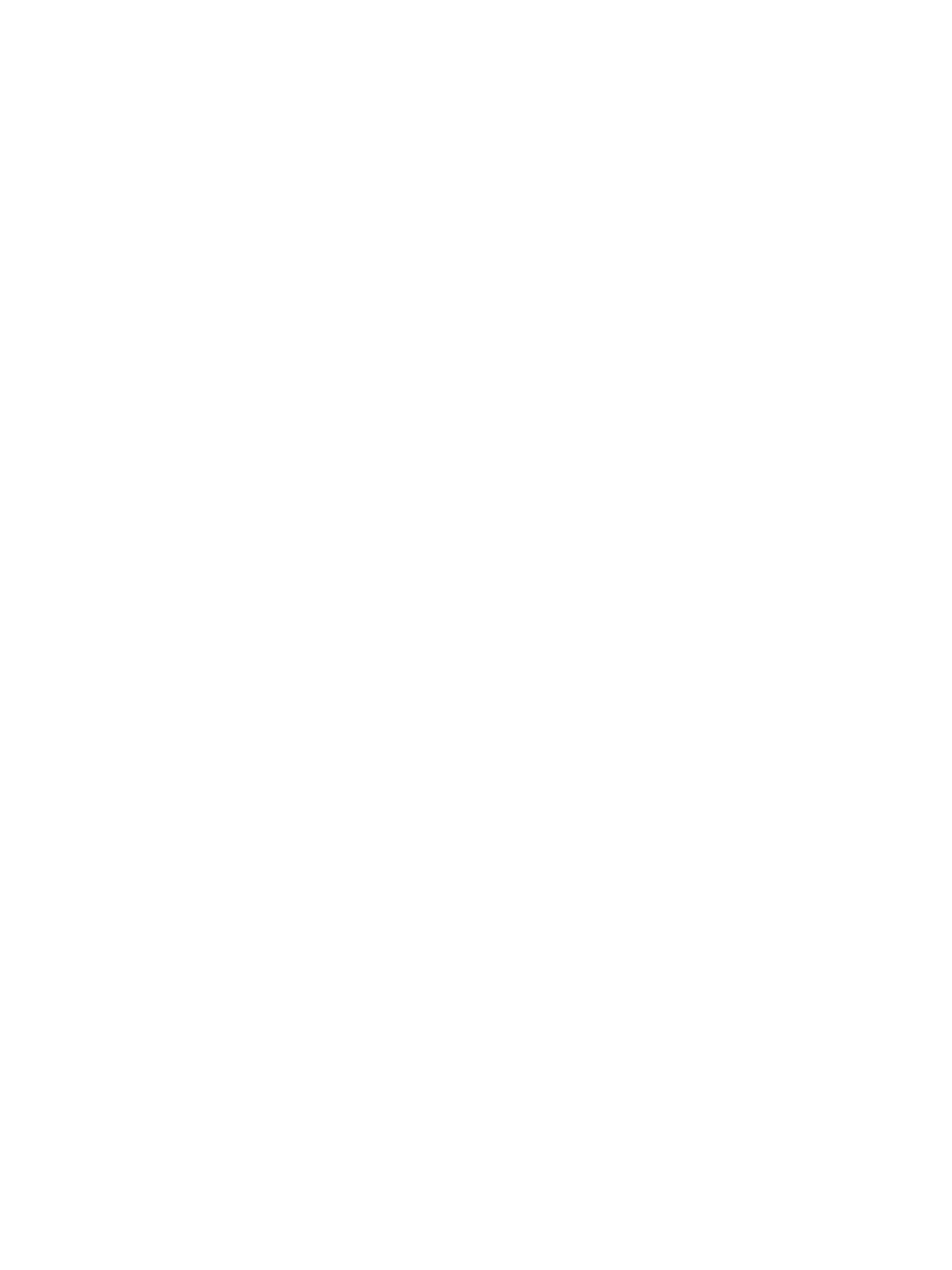*for Silence*

Brandon J. Rolle

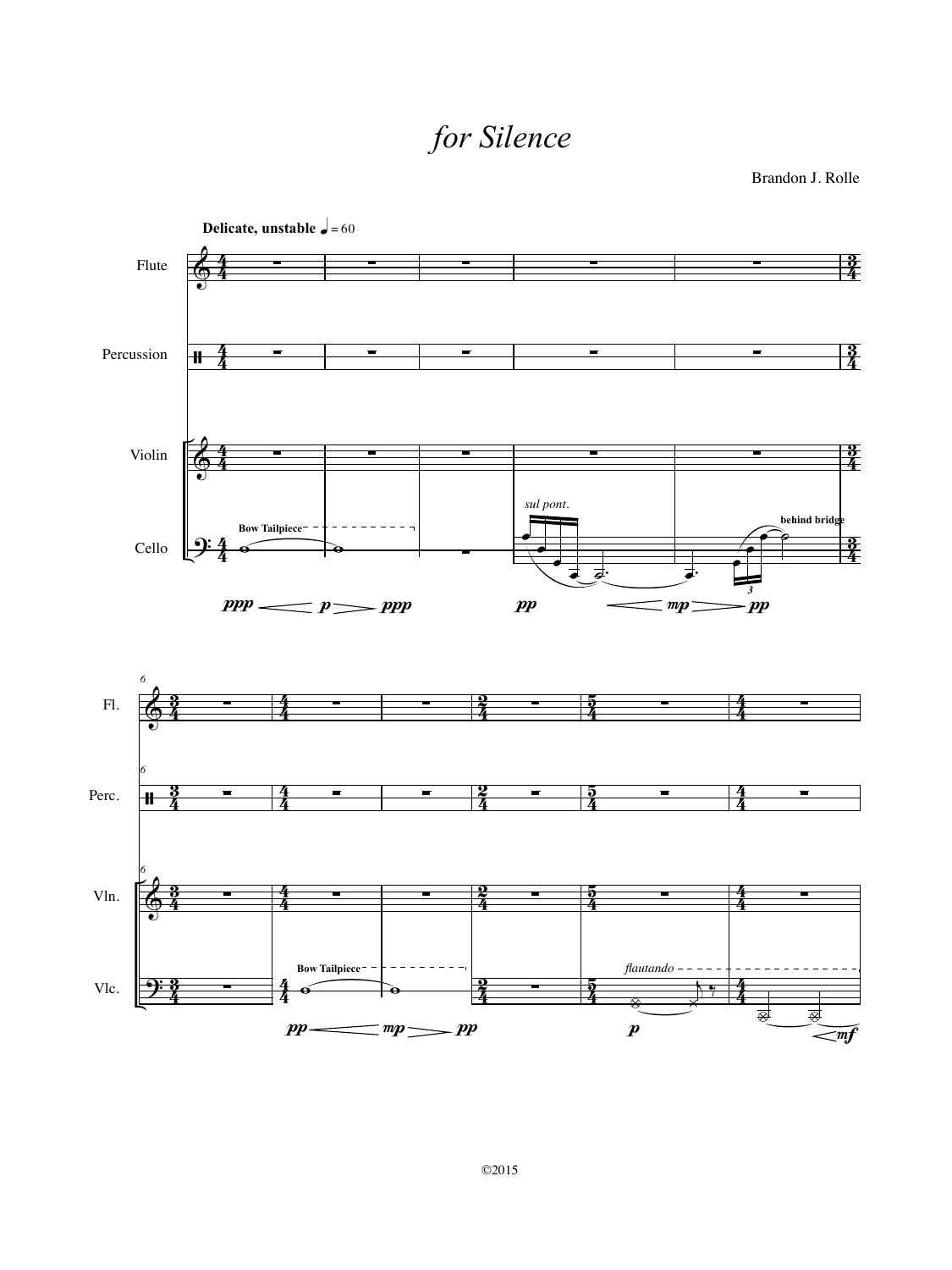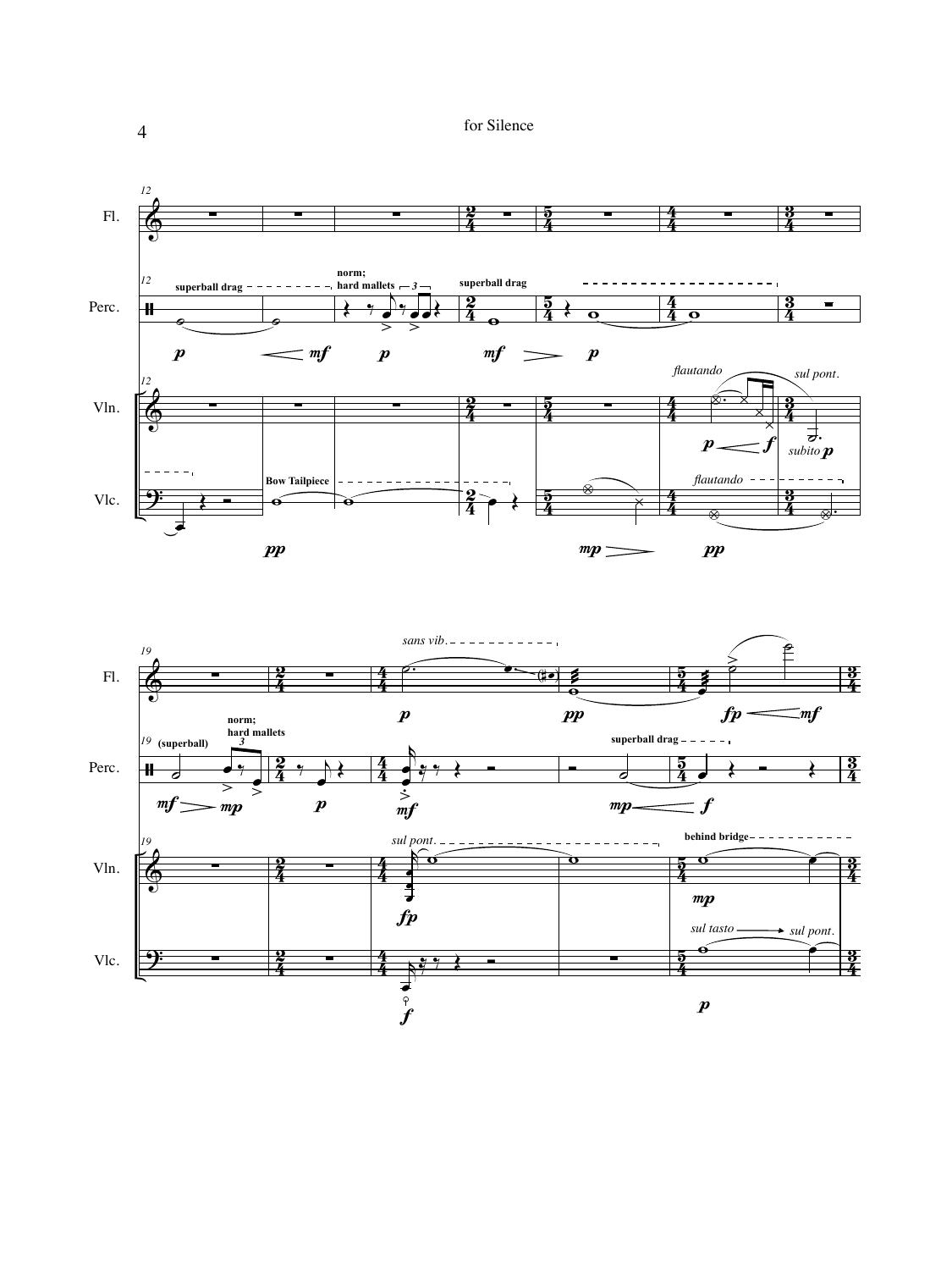

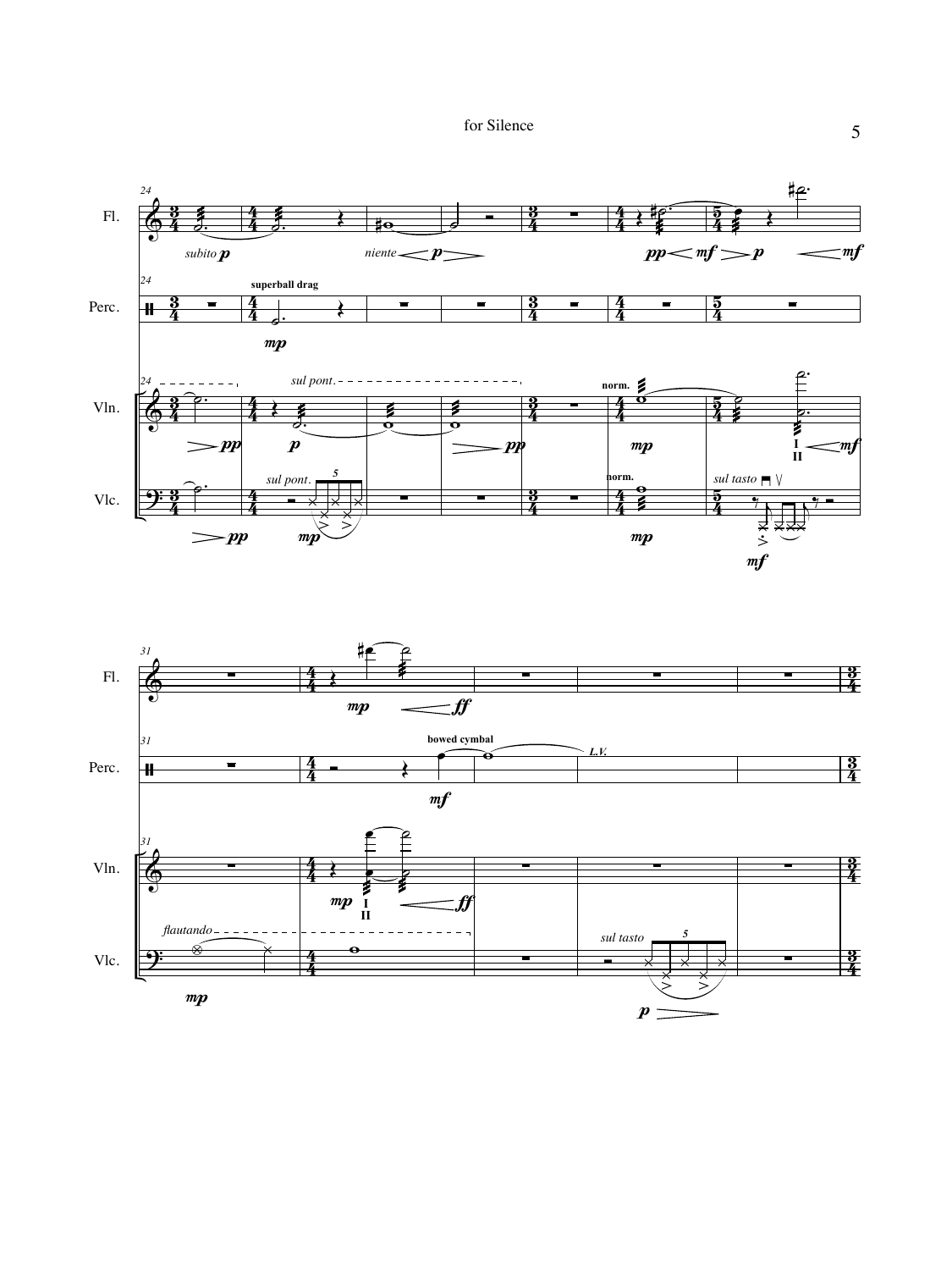

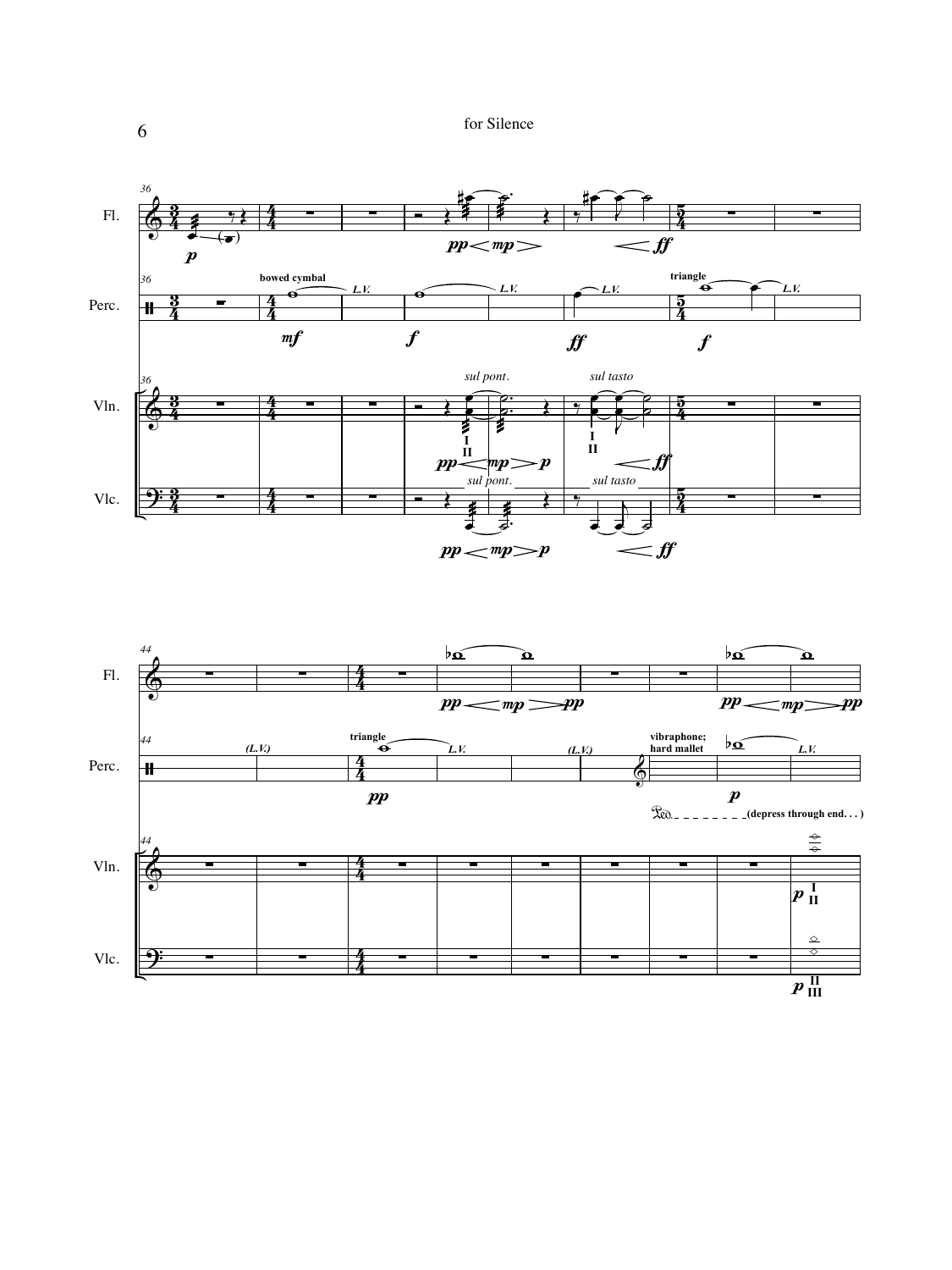

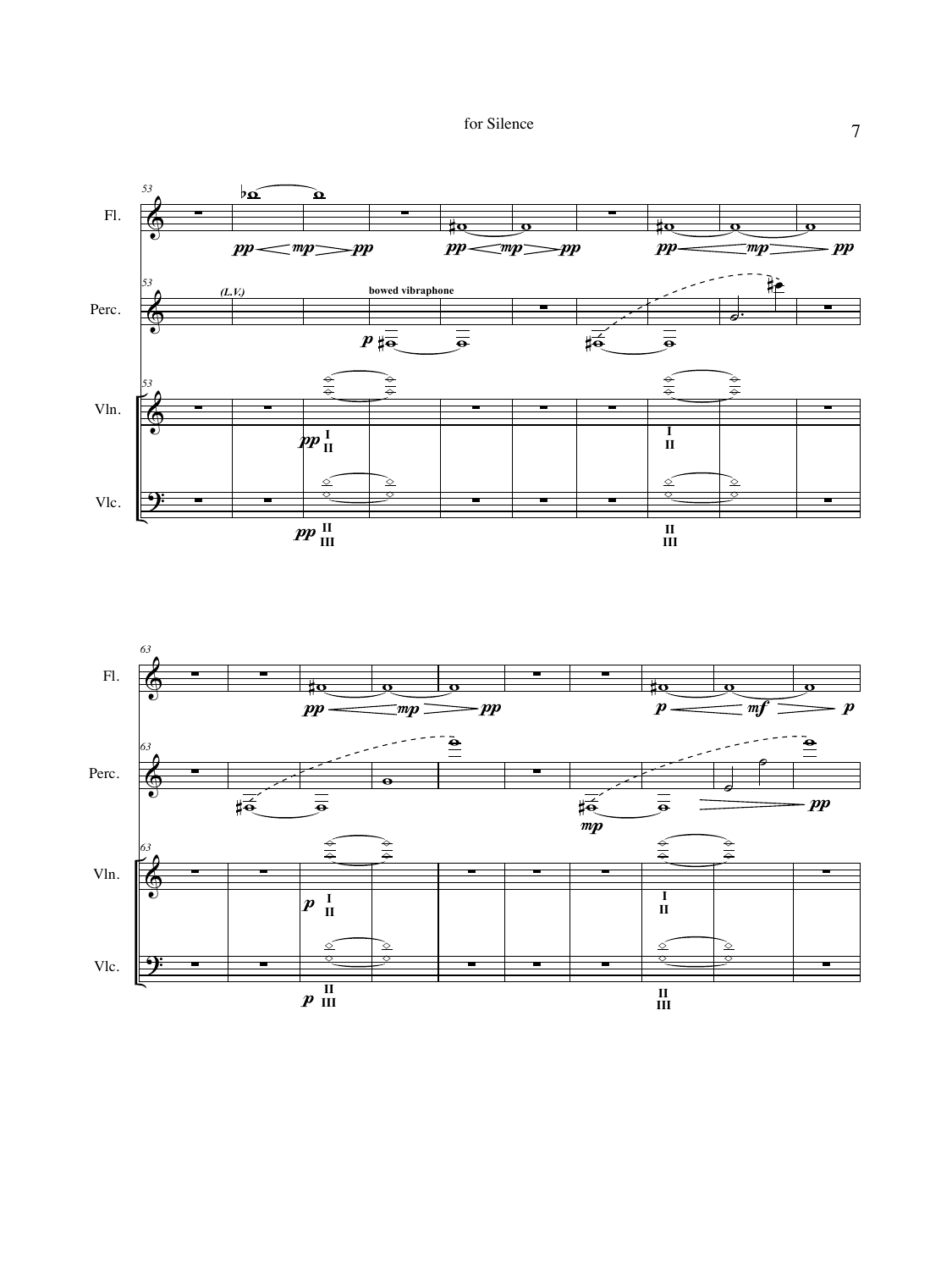

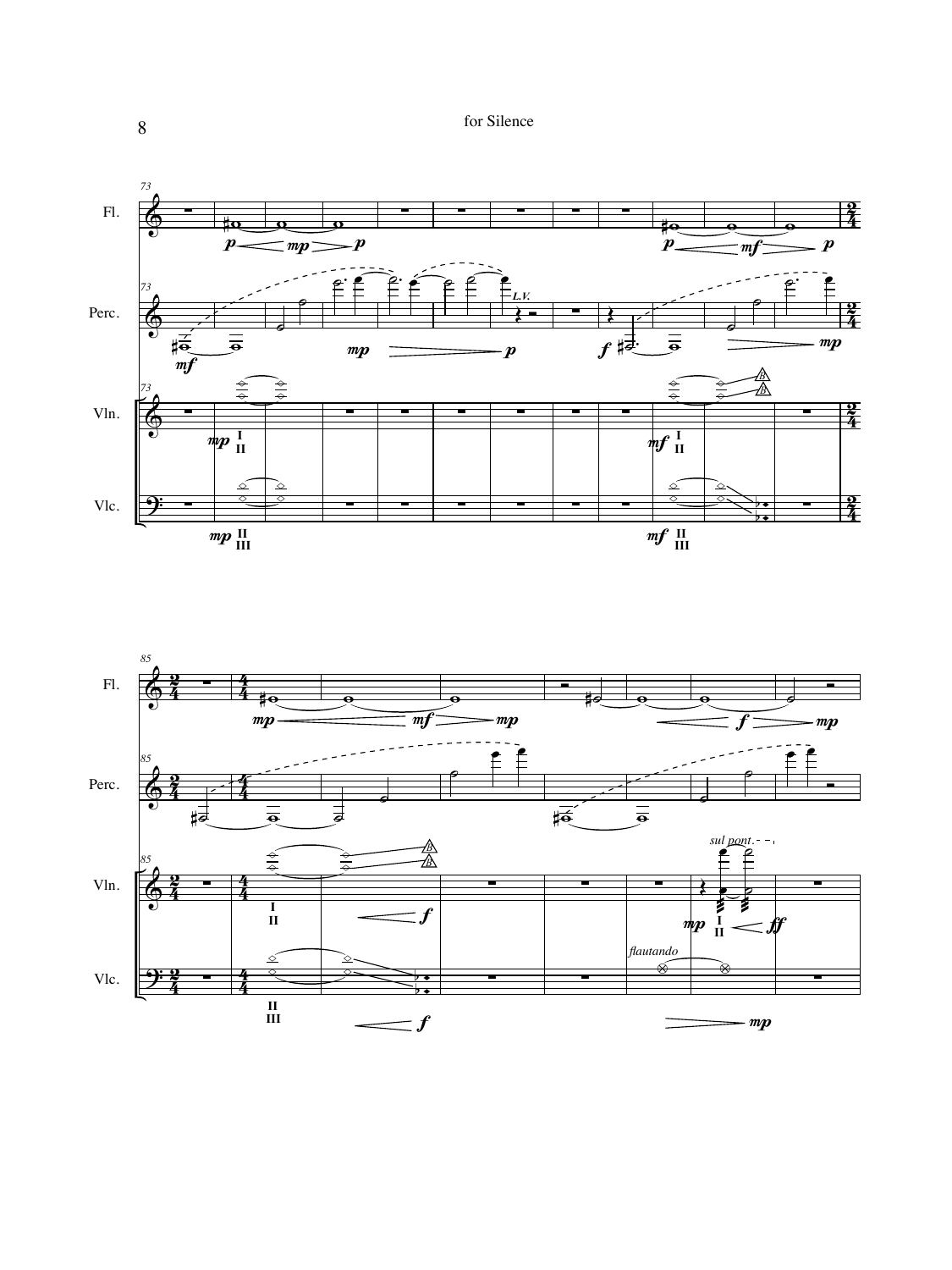